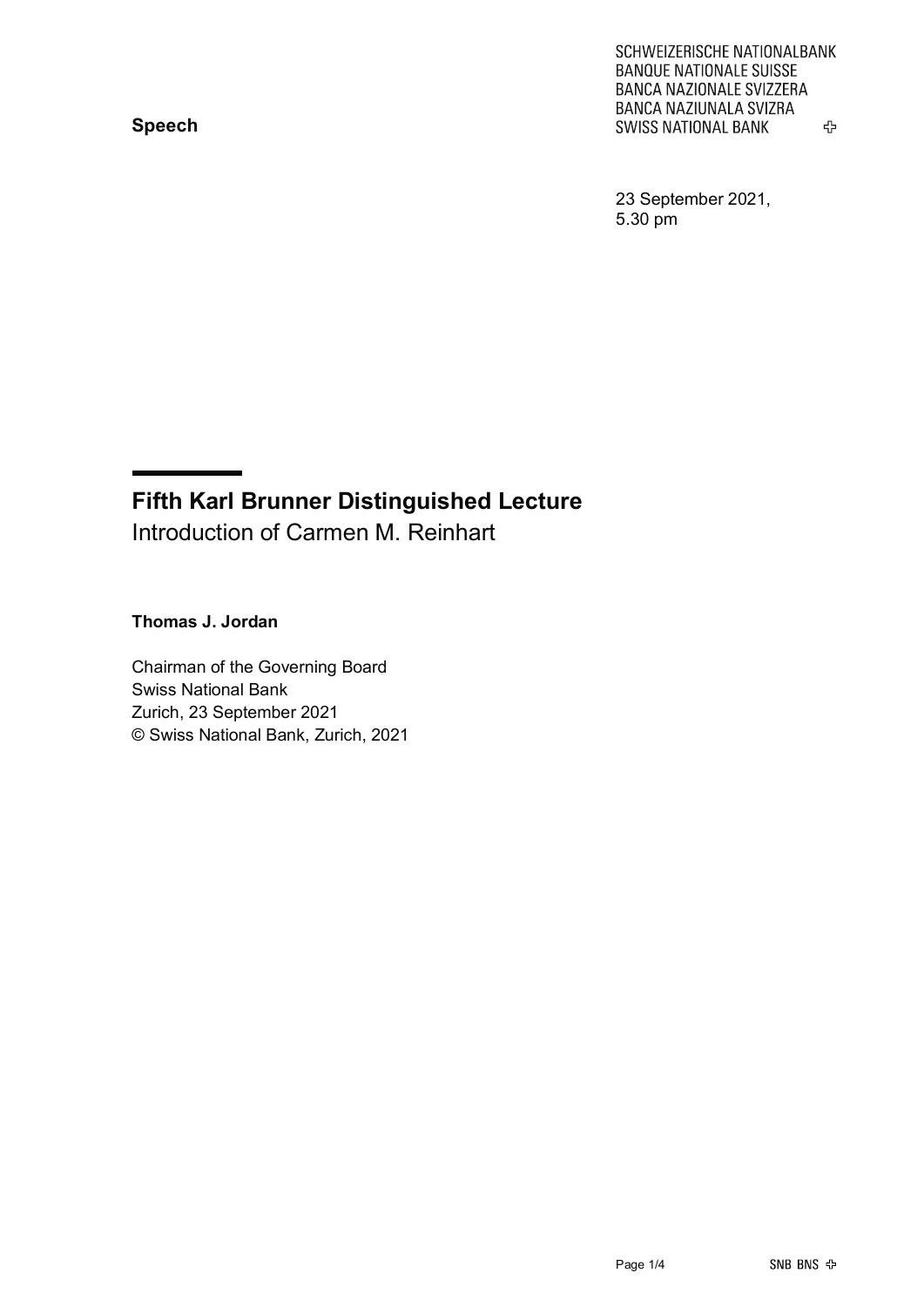Ladies and Gentlemen

Good evening. My name is Thomas Jordan and I am the Chairman of the Governing Board of the Swiss National Bank. We are very pleased to welcome you all to the fifth edition of the Karl Brunner Distinguished Lecture. We are delighted and honoured that Carmen Reinhart has accepted our invitation to give the lecture. This lecture was planned for September 2020, but had to be postponed by one year due to the pandemic, with the hope of welcoming Carmen and all of you in person here in Zurich. Given the still difficult situation with coronavirus, this has unfortunately not proven possible. Consequently, the fifth Karl Brunner Distinguished Lecture now takes place in a virtual format.

The Swiss National Bank established this lecture series in commemoration of the Swiss economist Karl Brunner, who was one of the leading monetary economists of the twentieth century. Our aim is to contribute to the public debate on questions related to our mandate, by inviting prominent academics whose research is relevant to central banking.

Carmen Reinhart is one of the most cited economists in the world, with contributions that cover a remarkable variety of topics, including financial crises, exchange rate policies and public debt. Despite her impressive academic track record, Carmen has had at least one foot in the world of policymaking throughout her career. Given her influence among both academics and policymakers, Carmen is an ideal person to hold the Karl Brunner Distinguished Lecture. Karl Brunner himself maintained close contacts with decision-makers around the world, always emphasising the importance of a continuous dialogue between academia and practice.

Carmen's biography reads like a screenplay for an American success story. She was born in Havana, Cuba. A few years after the regime of Fidel Castro came to power, Carmen's parents emigrated to the United States, leaving almost all their belongings behind. Carmen arrived in the United States at the age of 10, barely speaking any English. The family settled in Florida, where Carmen attended college.

After finishing college, Carmen moved to New York to pursue graduate studies in economics at Columbia University. She then embarked on a successful career on Wall Street, where she rose to the position of Chief Economist at the investment bank Bear Stearns in the 1980s. After a few years in the financial industry, Carmen decided to return to Columbia to finish her dissertation. This was followed by an eight-year spell at the International Monetary Fund, before Carmen was appointed professor at the University of Maryland in 1996. In 2012, Carmen moved to Harvard University, and since June of last year, she has been Chief Economist at the World Bank.

Carmen's influence on the profession is also reflected by the fact that she has coined a number of terms that have since become part of economists' vocabulary. Every student of international macroeconomics learns about 'twin crises' – situations in which banking and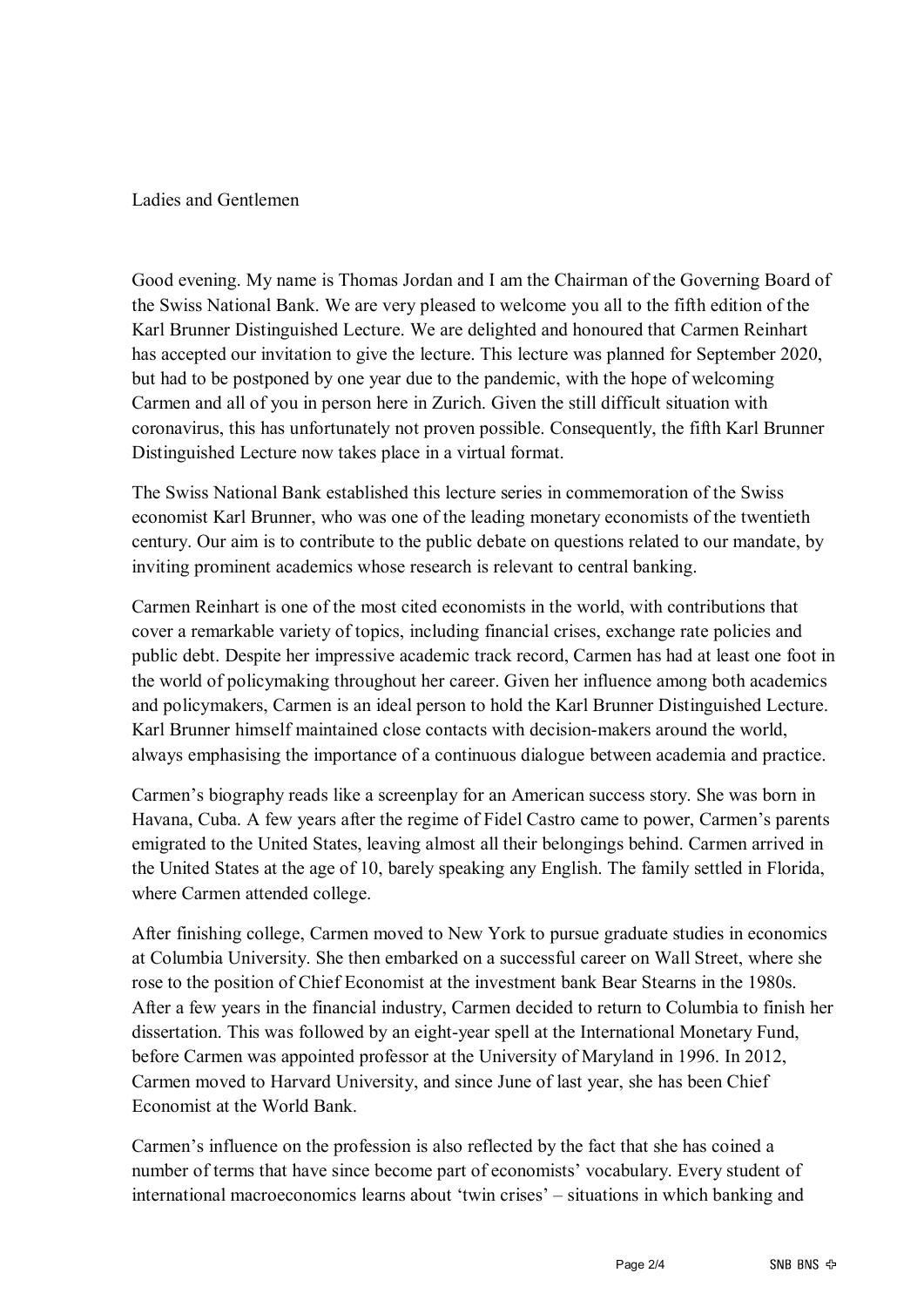currency crises occur simultaneously. The term goes back to a paper written by Carmen and Graciela Kaminsky, which demonstrated that these two types of crises often go hand-in-hand and reinforce each other. Another well-known term coined in Carmen's work is 'debt intolerance', which refers to the tendency of emerging market governments to default at relatively low levels of debt.

Carmen's research is distinguished by her extensive efforts in collecting and compiling historical datasets. This is best exemplified by her famous book 'This Time is Different: Eight Centuries of Financial Folly', co-authored with Ken Rogoff, who by the way gave the Karl Brunner Lecture in 2016. Based on a vast dataset covering several centuries, the book documents the way in which financial crises have repeated themselves over and over again in history, often following similar patterns. Even when the signs of an impending crisis are there for anyone to see, people usually find good reasons why 'this time is different'. Such a failure to learn from history often turns out to be the breeding ground for the next crisis.

With their book, Carmen and Ken accomplished the seemingly impossible task of writing an international bestseller consisting mostly of economic data and analysis. For anyone familiar with Carmen's work, this does not come as a surprise. Besides being an outstanding economist, Carmen is also an excellent writer. She writes on apparently dry economic topics in a captivating and entertaining way. It is fair to say that this is not the norm in our profession.

Carmen's research in economic history involves spending countless hours in libraries, consulting obscure sources – some of them centuries old – in the search for economic data. Carmen has compared her endeavours in finding and analysing data both to archaeological expeditions as well as to the detective work of Sherlock Holmes. While this sounds rather exciting, the process can be painstaking. Carmen once described an episode where she found herself, at 3 o'clock in the morning, counting the number of zeros in records from countries that had experienced hyperinflation. Of course, with such a tiring task a little help can come in handy. If the legend is true, Carmen's husband and frequent co-author, our friend Vincent Reinhart, once put together almost all the economic data published by the League of Nations and gave it to Carmen on Valentine's Day. Maybe Carmen can tell us a little bit more about this most unusual gift.

Now back to Carmen's economic research. Carmen's specialty is to draw lessons for the present by studying the past. Taking a long-term view helps to put things into perspective, and reveals that there are often historical analogies to contemporary situations that may at first seem unprecedented. Carmen's work reminds us that the financial crisis of 2007/08 was far from unique in economic history. However, when it comes to the coronavirus pandemic, even Carmen concludes that this time truly *is* different. The global lockdowns imposed as a reaction to the virus are something the world has never seen before.